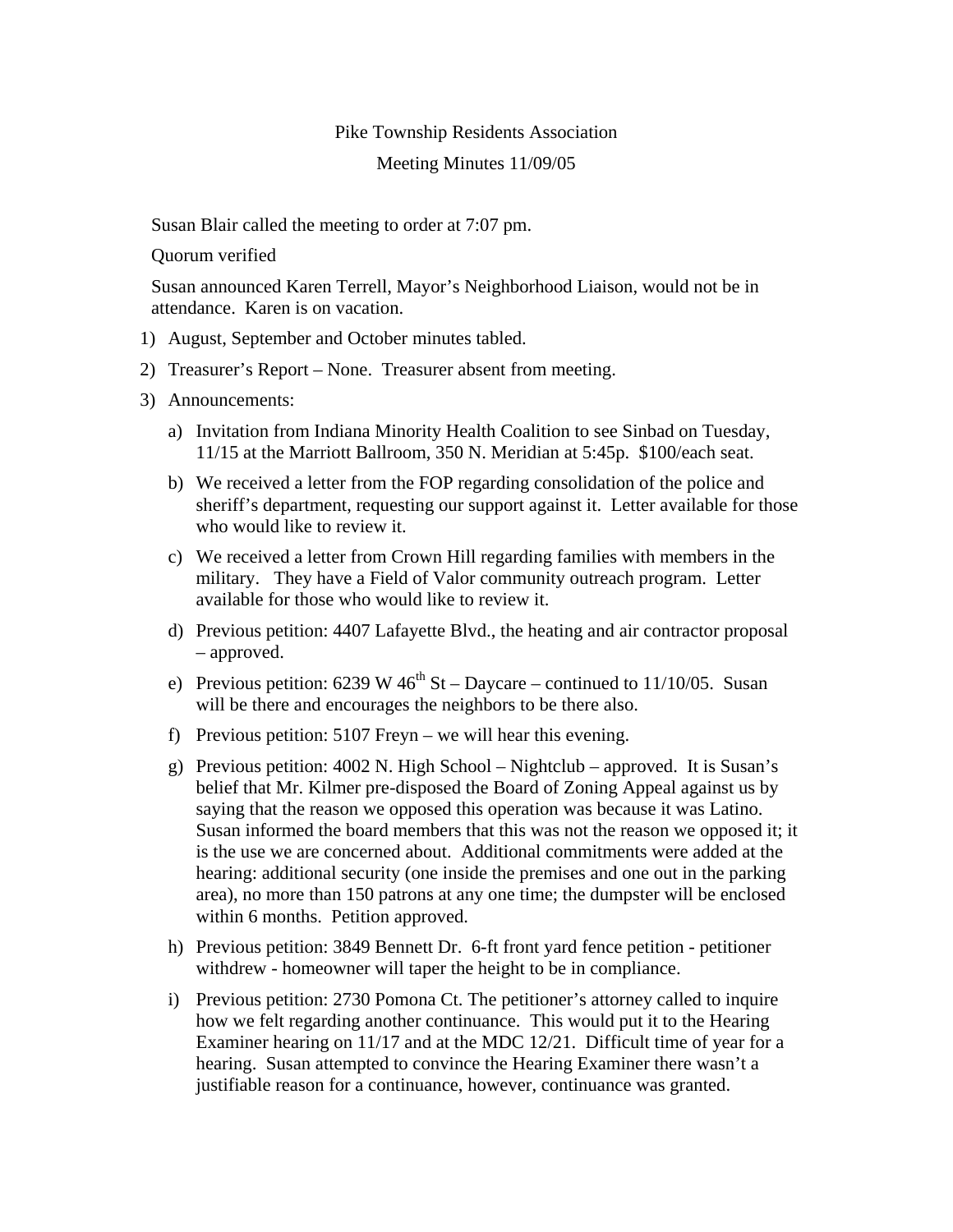- j) Previous petition: 3902 Moller Rd. Petitioner was granted the variances to legally establish the existing barn/barb wire fence, and the use for a horse boarding and training facility. Was not awarded the variance for the addition to the existing barn, and the additional barbwire fence.
- k) Previous petition: 4281 N. High School Rd Dow Market we never received notice of petition; we requested a continuance with additional notice. No legal notice affidavit in city file. Petition continued until 11/17, Hearing Examiner. They are seeking a variance of development standards, a 2254 sq. ft. addition to a convenience store. Staff is recommending denial.
- l) We received a petition from a resident in New Augusta requesting a fence. This will be heard by the Administration of the Historic Preservation. Decided to pass on hearing this – the Historic Preservation board will handle.
- m) Petition received for 4529 W.  $96<sup>th</sup>$  St for a variance of use to establish an auto rental business. This is close to Champion Dodge. Since there is no nearby residential area, we are passing on this one.
- n) We received an announcement regarding the Central Indiana Chapter of Community Associations Institute. 15<sup>th</sup> Annual Trade Show for Home Owners Association this Saturday from 8am – 12:30pm at the Fountains in Carmel, (formerly the Marsh supermarket).
- o) Susan and Bob Matejka had a short meeting this evening with Don Russell, Attorney, and Paul Clenden, representative for St. Vincent Hospital. Subject site is located on west side of Township Line Rd., north of Marquette Manor. Empty parcel located between two condo developments. They are proposing a transitional care facility to comply with new federal mandate. It needs to be at least 750 ft. away from the Hospital in order to move transitional care out of the hospitals. They will present to PTRA at a later date.
- p) Jeannette reported on MCANA (Marion County Alliance of Neighborhood Association). Meeting third Saturday of every month from 9-11am at the North Meridian United Methodist Church. November – the Criminal Justice Planning Council will make a presentation. In December there will be no meeting. MCANA is still looking for a director from Pike Township for a two-year term. For more information, contact Jeannette.
- q) Pinnacle Media Billboards on I-65, broke a gentleman's agreement limiting the number of billboards within the city. The Supreme Court ruled in favor of the City and the billboards will come down. There are two in Pike.
- r) Department of Metropolitan Development has proposed to raise permit fees so they can add 18 inspectors in the next 3 years. They also proposed issuing "Certificates of Occupancies" beginning in 2009 for both commercial and residential. Hopefully this will allow insurance rates to plateau due to increased inspections.
- s) There was a question on the floor from a resident asking whether or not the area of 38<sup>th</sup> and Moller is part of the Lafayette Square Area plan. The resident had heard that the zoning recommendation for that area had changed from D-2 to D-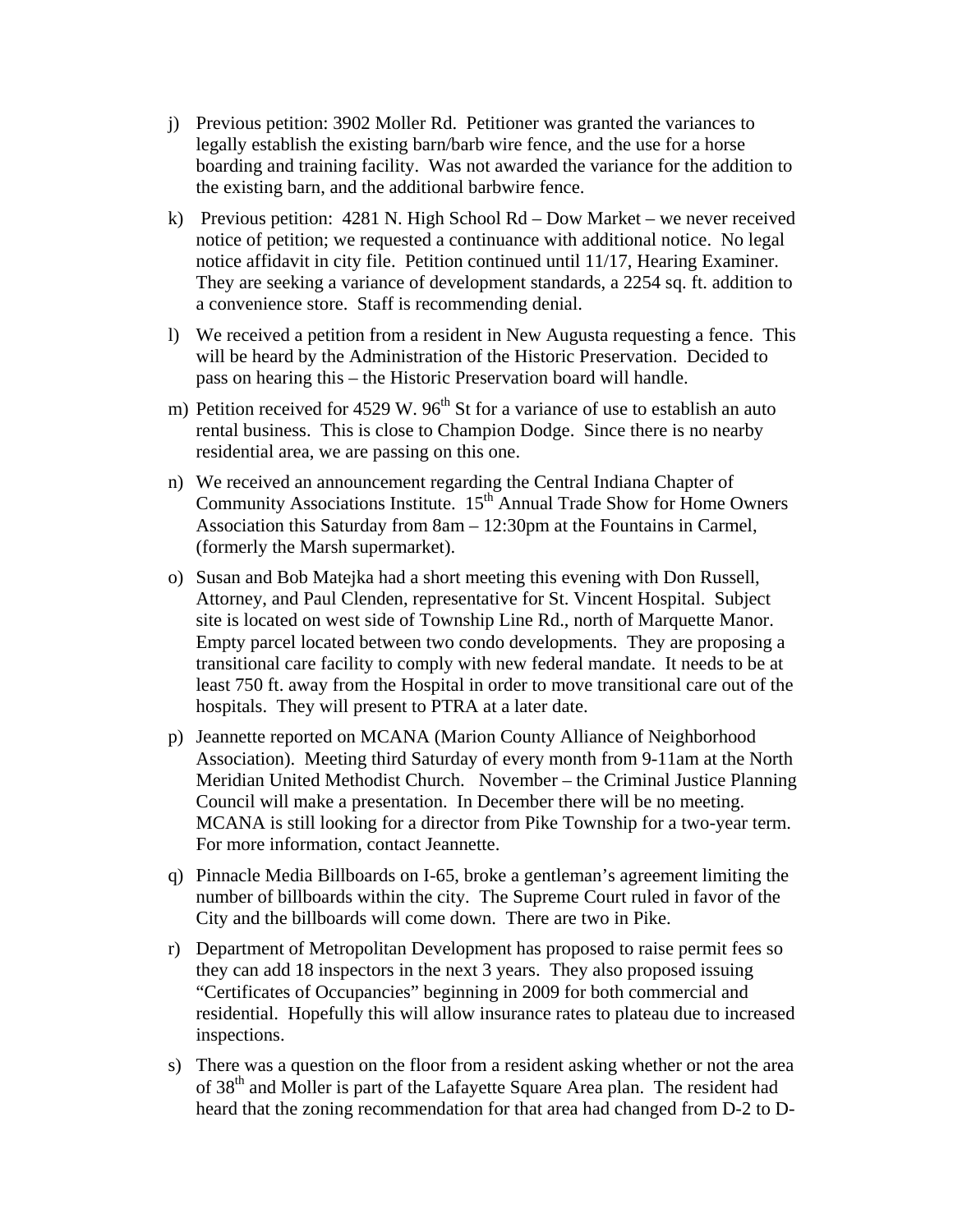6. Clint and Jeanette, who served on the Citizens Advisory Board for the updated Comprehensive Plan, reported the Comp Plan did not change. The Lafayette Square Plan may state a recommended change, however, we do not have a copy at our meeting to verify.

- 4) Liquor Permits see attached list
	- (1) Jeannette said that all 6 BP cases were continued until Dec.  $19<sup>th</sup>$ . She plans on being there and is seeking others as well.
- 5) Land Use Continued Items

1.) 2005- ZON – 845 and 2005 – VAR – 845 - 5107 Freyn Dr. – John VanBuskirk, Attorney, representing the Winnings. They are requesting a rezoning of one acre to C-ID to allow for a landscaping business. This property is near Kirby Risk and I-65. Committee met with them and came up with commitments. There was protracted conversation regarding other C-ID uses that PTRA did not want. Mr. VanBuskirk did not want to limit his client's ability to sell it down the road. They offered the following commitments - no fuel dealers or stations, no laundry  $\&$ dry cleaning, no fireworks or demolition businesses, no recreational vehicle dealers, no auto painting. Again the issue came down to do we support with the additional commitments or do we withhold support until we restrict to landscape only business. Staff is recommending approval of zoning, but not of variance. Mr. Van Buskirk is working with Staff to resolve variance issues. The residents in the area probably do not need PTRA's protection. Sheila moves that we support this petition with commitment to landscaping use only. Bob M. seconds. Mr. Van Buskirk unwilling to commit the limitation of his client in this manner. Vote 6 to 8, motion fails.

Clint moves to support with current commitments, seconded. Motion carries 10 to 5. Hearing scheduled for 11/17, Hearing Examiner. Mr. VanBuskirk reports he will seek continuance in order to work with staff further.

- 2) 2005-ZON-151, 4438 W.  $56<sup>th</sup>$  St. Mr. Zaheer presenting. Momin Inc requests a rezoning of 1.68 acres to the SU-38 classification to provide for the construction of a community center. The committee presented the list of commitments. Only one neighbor in attendance and he is satisfied with commitments. Motion made and seconded to support petition with commitments. Tim L. abstains, motion carries unanimously.
- VI. Land Use- New Petitions
	- 1) Change on agenda; item number  $3 2005$ -ZON-150, 5945 W.  $84<sup>th</sup>$  St. (Amended). Mary Solada, Attorney, representing petition. Ortho Indy physicians voted to withdraw this petition. No action taken.
	- 2) 2005-VAC-848  $& 2005$ -APP-848 Approximately  $56<sup>th</sup>$  and Raceway. Although the petition has not yet been received to date, Hastings Trace neighborhood is requesting a vacation of public right of way (street), which would allow them to gate the community, and a request to modify the